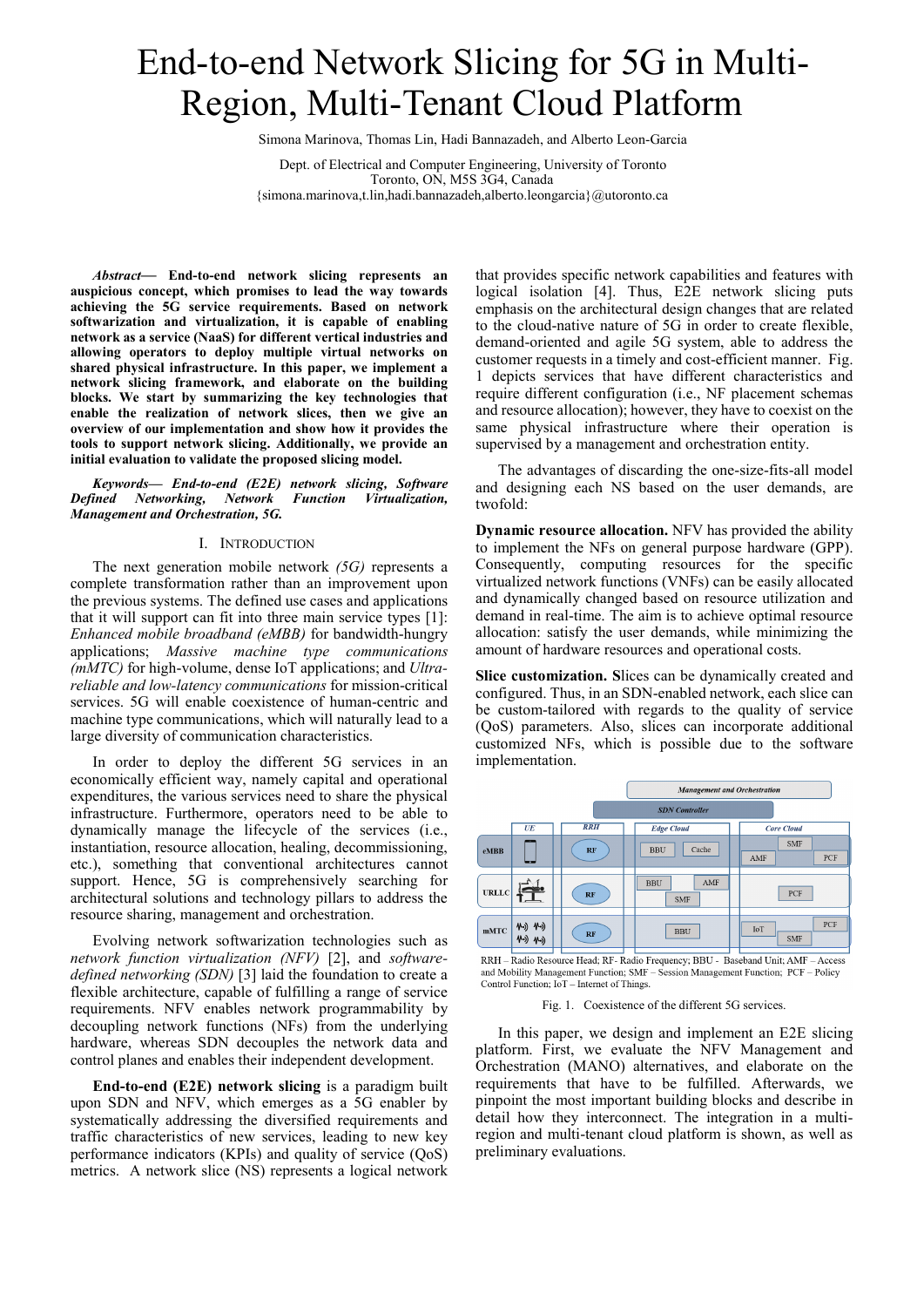## TABLE I. OPEN SOURCE MANO SOLUTIONS

|                                      | <b>ETSI OSM</b>                       | <b>ONAP</b>                                    | <b>OPENBATON</b>                               | <b>OPENSTACK</b><br><b>TACKER</b> | <b>CLOUDIFY</b>                                                   |
|--------------------------------------|---------------------------------------|------------------------------------------------|------------------------------------------------|-----------------------------------|-------------------------------------------------------------------|
| <b>MATURITY</b>                      | High                                  | Medium                                         | Medium                                         | High                              | High                                                              |
| <b>SUPPORTED VIMS</b>                | OpenStack,<br>OpenVIM,<br>AWS, VMware | OpenStack<br>Will be<br>extended in<br>future. | Openstack<br>Can be extended using<br>plugins. | OpenStack                         | OpenStack,<br>VMware, Azure.<br>Can be extended<br>using plugins. |
| <b>SUPPORTED</b><br><b>VNFMS</b>     | Juju charms                           | Juju charms                                    | Custom                                         | Generic                           | Custom                                                            |
| <b>DESCRIPTOR</b><br><b>LANGUAGE</b> | YANG YAML                             | <b>TOSCA</b><br>YAML                           | <b>TOSCA YAML</b>                              | TOSCA YAML                        | <b>TOSCA YAML</b>                                                 |
| <b>COMMUNITY</b><br><b>SUPPORT</b>   | High                                  | High                                           | Low                                            | Low                               | Low                                                               |
| <b>WORKING</b><br><b>COMPLEXITY</b>  | Medium                                | High                                           | Medium                                         | Medium                            | Medium                                                            |

#### II. E2E NETWORK SLICING PLATFORM

In this section we elaborate on the E2E slicing framework and briefly review the building blocks.

## *A. Significance of the NFV Architecture*

NFV is a core technology for network slicing, by making the NFs hardware independent, and enabling deployment at any location. Every NS can be granularly decomposed into a set of VNFs, which can be executed on commodity servers. The ETSI NFV [2] model consists of multiple building blocks: NFV Infrastructure (NFVI), the underlying physical infrastructure providing the network, storage and computing resources for the VNFs; VNFs, the main building block, providing the software implementation of the NFs; ETSI NFV MANO framework [5], responsible for management and orchestration of NFV blocks, for both physical and virtual infrastructure.

The ETSI MANO framework consists of different components which are providing the following functionalities: Virtualized infrastructure manager (VIM), entity responsible for the management of the underlying infrastructure; VNF manager (VNFM), responsible for the lifecycle of the VNFs (i.e., creation, scaling, fault management, termination, etc.); NFV Orchestrator (NFVO), responsible for the E2E orchestration of NSs, the constituent VNFs and utilized resources.

#### *B. Management and Orchestration Framework*

We have examined 5 different implementations aligned with the ETSI MANO model, and our findings are summarized in Table I. The important characteristics of the open source solutions for our framework were the level of maturity, working complexity, and community support. Based on this, we chose ETSI Open Source MANO (OSM) [6] as the baseline solution for our E2E network slicing platform.

OSM is an ETSI-hosted solution which delivers a functional model of the aforementioned MANO components. Our experience doing installation, customization and evaluation, proved that the level of maturity of the platform is high. Furthermore, it has gained the support from important stakeholders and the open source community, making the development and subsequent releases significantly more stable. OSM supports multiple VIM solutions, including

OpenStack, which is the baseline cloud operating system for our platform.

The OSM stack operations can generally be divided in two parts: design and run-time scope. The design-time tools from OSM include role-based authorizations, where users have access to specific projects defined by the administrators. The graphical user interface enables overview of the functionalities which include: catalogs with VNF and NS descriptor files based on YAML configuration files; catalogs with deployed VNFs and NSs, where the actions include creation, deletion, configuration using Juju hooks; and easy integration of new VIMs and SDN controllers. On the other hand, the run-time scope represents a superset of the functionalities defined by ETSI MANO, among which is the automated E2E service orchestration.

Fig. 2 depicts the architectural design of our E2E slicing platform with MANO based on OSM Release 5 [6], which has started supporting network slicing. This release uses the *lightweight lifecycle manager (LCM)*, *resource orchestrator (RO)*, and a *VNF configuration and abstraction (VCA)* module, for the E2E orchestration. RO is the building block responsible for coordinating the configuration and allocation of heterogeneous resources (compute, network, storage), by communicating with the underlying VIMs (the cloud platform northbound interface (NBI), Fig. 2). It also enables the management of various SDN controllers, and writing plugins for custom controllers. The VCA module is the component responsible for the VNFM functionalities defined by ETSI. It supports the initial configuration of the VNFs by



Fig.2. End-to-end Management and Orchestration framework.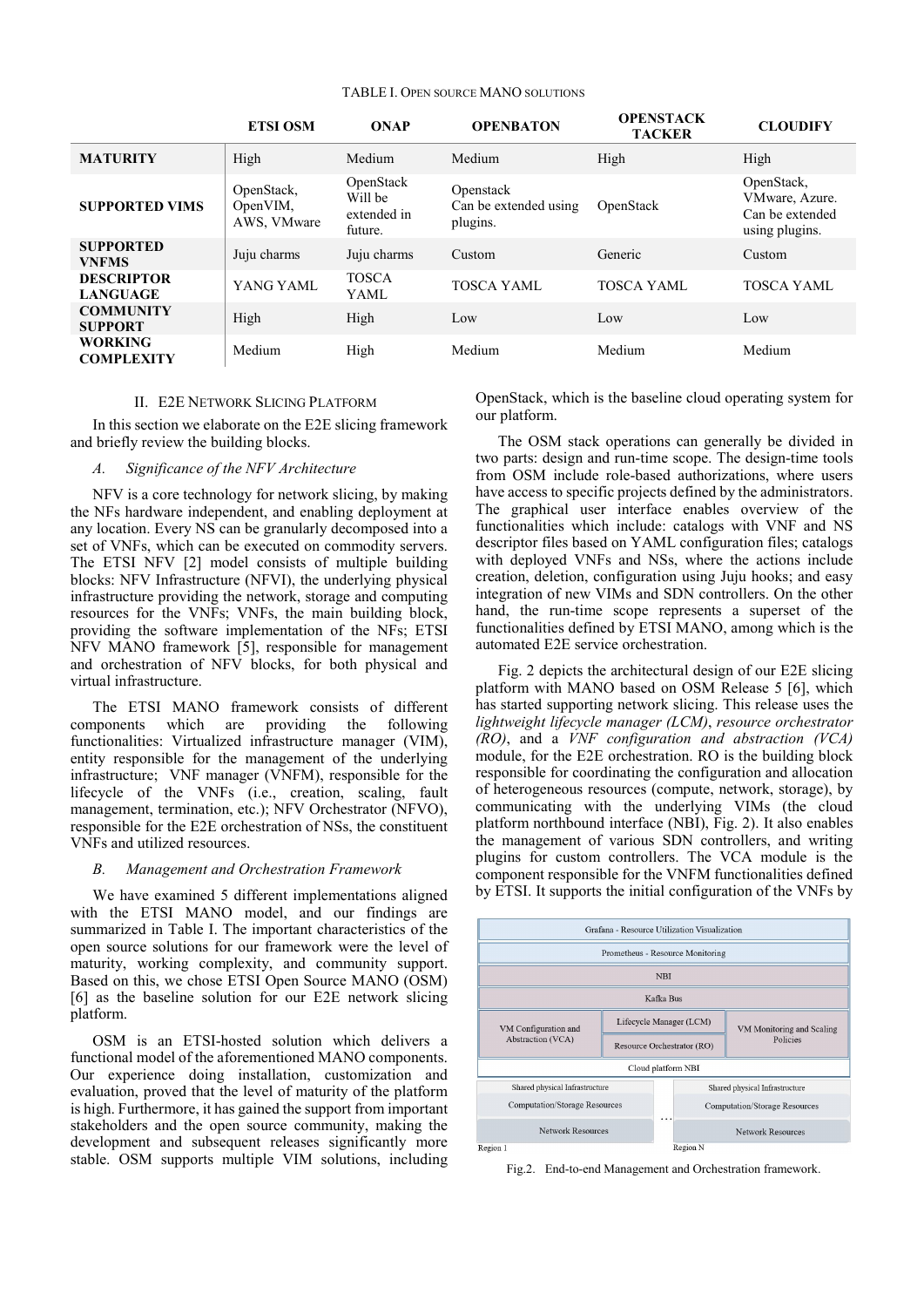using the open source application modelling tool Juju [7]. The main mechanism behind the configuration are the Juju charms which include a selection of software scripts (called hooks) for package installation and YAML files for custom configuration. The LCM module provides the capabilities of the NFVO. It is responsible for the lifecycle management (i.e., creation, deletion) of E2E NSs composed of multiple VNFs by exchanging information and coordinating decisions with the RO and VCA. It is also responsible for the modeling and management of the VNF and NS catalogs, including the descriptors and packaged solutions. It also serves as the interfacing point with external operator blocks, such as operation and business support systems (OSS/BSS). OSM Release 5 introduced enhancements in the *monitoring* and *policy management* modules. In our platform, the monitoring module is used as a tool to drive the data to an external monitoring system. The policy manager is used for creation, management and triggering of alarms based on the infrastructure information (i.e., Gnocchi and Aodh services). The alarms are created as a part of the vertical scaling rules based on metric thresholds, similar to [8].

# *C. Monitoring and Visualization of Resource Utilization*

To acquire more accurate information about the resource utilization from the deployed VNFs, as well as the underlying infrastructure, we have deployed a logically centralized monitoring system and time-series database, *Prometheus* [9]. Prometheus implements a high-dimensional data model, where the time-series are identified by a metric name and a set of key-value pairs. We are looking for the utilization of compute resources such as CPU and RAM, and Prometheus offers querying data in specific time intervals. Furthermore, the configuration file for each monitored node includes an option to customize the scraping period for resource utilization information, depending on the application requirements. Prometheus also offers different exporters for OS metrics, depending on the type of virtualization technology used, hypervisor or container-based, referred to as compute nodes in the following sections. The analytics platform for our solution is *Grafana* [10], a popular tool for querying, visualization and alerting for the utilization of the desired metrics, which allows integration of different databases and monitoring solutions. We integrated and customized a logically centralized solution (i.e., monitoring the overall physical platform, other applications, and compute nodes), in order to obtain resource utilization of the whole heterogeneous infrastructure [11], and be able to perform an informed NS placement.

## III. PROOF OF CONCEPT AND PERFORMANCE EVALUATION

This section elaborates on the setup of our E2E design and deployment of a fully virtualized LTE network. First, we describe the cloud platform which facilitates our experiments, and the integration of OSM. Then, we describe the fully virtualized cellular system setup, and the selected open source tools. In the end, we demonstrate two experiments involving all the components of the E2E slicing, and the initial performance evaluations.

# *A. Logically Centralized OSM on a Multi-Region Platform*

Our cloud platform is a **multi-region** and **multi-tenant** testbed [12], which provides distributed NFVIs and leverages SDN for advanced network management [13]. It is based on

OpenStack Queens as the VIM [14], a release that is compatible with OSM. This platform is an ideal testbed for our E2E slicing framework, as it can support multi-region and multi-tenant infrastructures in which the different VNFs can be designed and placed depending on the type of service that is being instantiated. In order to keep persistent information about the instantiated network services across multiple tenants, we implemented OSM as a logically centralized solution, Fig. 3. In terms of the scalability, the most important metric is the deployment time as the number of NS increases, which was proven not to depend on the number of consecutive deployments [15].



Fig. 3. E2E network slicing platform setup.

# *B. Virtulized LTE Cellular System Platform*

The 5G system is not easily available for experimentation, so we perform the E2E network slicing experiments using a fully virtualized LTE system. Since the framework is based on highly programmable and adaptable technologies, the transition to 5G is expected to be straightforward.

Our virtualized LTE cellular platform implements the Cloud Radio Access Network (C-RAN) [16], featuring centralized processing performed in the cloud, thus facilitating on-the-fly dynamic allocation of the physical hardware to adapt to changing conditions. Hence, the goal is to create a fully virtualized, cloud-based cellular network, through the utilization of open source tools and commercial hardware peripherals.

# *1) Sofware Defined Radio*

The functionalities for the RAN node, i.e., Evolved Node B (eNodeB), are implemented using software-defined radios (SDRs), devices capable of implementing hardware functionalities using software tools. In our cellular platform, we use Universal Software Radio Peripheral (USRP) X310 devices [17], developed by National Instruments. The USRPs are flexible and easily reconfigurable, allowing implementation of radio access technologies through open source software tools which are installed in compute nodes in the cloud. Our E2E slicing framework deploys the LTE system as a NS and monitors its resource utilization, enabling the possibility to dynamically allocate compute resources based on the current network load [18].

# *2) Virtualized LTE* System

We have used *srsLTE* which is an open source library that provides tools for deploying a fully virtualized LTE system (i.e., eNodeB and lightweight Core Network components), as well as LTE user equipment (UE) capabilities [19].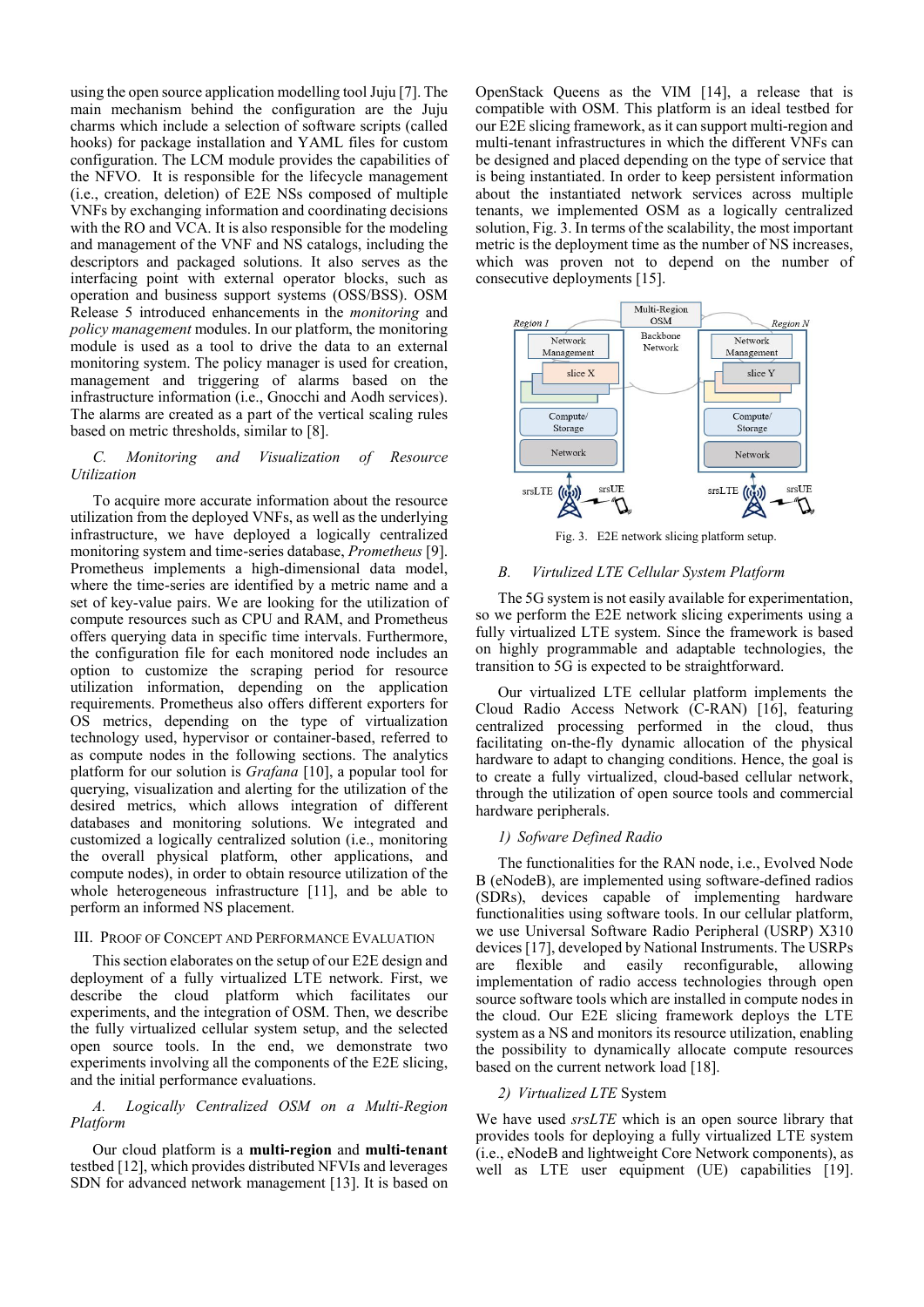Furthermore, the code base is very modular and intuitive, making it easy to customize and analyze the performance. In terms of hardware, it is executed on compute nodes, and it is compatible with any RF front-end. In order to interface with the X310 USRP devices, srsLTE uses the Ettus Universal Hardware Driver (UHD). The capabilities and performance evaluations of srsLTE have been extensively elaborated in [20], [21]. Table II shows the LTE configuration we have used for our evaluations.

TABLE II. LTE SYSTEM PARAMETERS

| <b>System parameters</b>   | <b>Parameter configuration</b> |  |  |
|----------------------------|--------------------------------|--|--|
| <b>LTE</b> standard        | 3GPP: Release 8                |  |  |
| <b>No. of LTE mobile</b>   | 1                              |  |  |
| <b>LTE</b> resource blocks | 75                             |  |  |
| <b>Modulation</b>          | <b>640AM</b>                   |  |  |
| LTE antenna configuration  | MISO                           |  |  |
| Throughput                 | Up to 30 Mbps                  |  |  |

## *C. Performance Evaluation*

Due to paper length constraints, we focus on demonstrating the agility, flexibility and programmability of our slicing framework by conducting two distinct experiments: measuring the E2E NS deployment time, and SDN-enabled traffic shaping. Fig. 3 depicts the proof of concept setup, where the management and orchestration stack is based on OSM Release 5. It is installed in a compute node with 8GB of RAM and 4 CPU cores, in an Ubuntu 16.04 environment.

#### *1) E2E NS Deployment*

We validate our implementation by conducting an E2E network slicing experiment in which we: customize the VNF and NS descriptors (VNFD and NSD, respectively) to match our infrastructure configuration (i.e., network and compute services); install srsLTE; deploy the NS on the testbed; initialize the eNodeB and Evolved Packet Core (EPC); and successfully offer network service. After that, our E2E framework monitors the resource utilization, and performs dynamic resource allocation when deemed necessary, which is taken care of by the policy manager in OSM.

Our initial approach utilized Juju hooks to automate the installation and deployment of srsLTE in any compatible OS image. However, this approach resulted in a lengthy LTE installation time, measured to be  $\sim 890$ s. Knowing this, we decided to sacrifice some degree of flexibility in order to minimize the deployment time, by creating a pre-loaded image with srsLTE and all its dependencies installed. Next, we wrote the VNF and NS descriptors, where we used the provided configuration files from OSM as a baseline. We then proceeded to instantiate a NS based on the srsLTE image we created and using the NSD we wrote.

Under the hood, the LCM and VCA perform the proper service instantiation steps and inform the RO, which communicates with the VIM, which invokes the network and compute services. The VIM first creates the network using the specifications from the NSD, then the VNFs representing our srsLTE solution are created based on the instructions given in the VNFD. After the new NS instance is up and reachable, it starts bringing up the LTE system. First, the EPC

with all the constituent components is brought up. Then the USRP is contacted and the eNodeB waits for a connection with the home subscriber server (HSS). After several seconds, the LTE system is fully functional and ready to accept users. In order to connect a UE, we implemented srsUE in a separate compute node from the srsLTE, and for the RF we used a second USRP. After starting the UE, it searches for a cell and starts the attachment process. Then, it obtains an IP address from the network that was established by the EPC. We test the implementation by pinging over the LTE link.

We have automated the described procedure and carried out 25 repetitions of the experiment. Fig. 4 shows the distribution of the amount of time it took to enable E2E network services. The few outliers (around 54 and 75s) are due to changes in the underlying server for the NS. When a server first hosts a VNF, it fetches the image from our centralized image service. Despite that, the average time is still ~47s, with an average of 19.5s belonging to the time need to start the EPC, eNodeB and attach a UE. The evaluation shows that the NS deployment time for the option with preloaded srsLTE image is almost 20 times faster than carrying out the installation of srsLTE, measured to be ~910s. This is a considerable difference that justifies our trade-off between flexibility and agility.



Fig. 4. Agile E2E NS deployment.

# *2) SDN-Enabled Traffic Shaping*

SDN enables the ability to custom-tailor the network traffic types with respect to their QoS parameters. For our proof of concept, we designed a system which extends the lightweight srsLTE EPC to include traffic shaping, a method of rate limiting without dropping the excess packets. At the behest of our SDN controller, a programmable software switch [22] was used to enforce token bucket QoS policies in the created network service by changing the maximum bit rate (MBR) of the LTE system. The switch also enables redirecting different flows into queues with different policies.

Fig. 5 shows a box plot for the performance of TCP and UDP traffic for two service classes: one capped at 10Mbps and the other at 20Mbps. This can be easily extended to include more granular QoS with lower bit rates. It can be seen that UDP showed constant throughput in both cases, with an average close to the defined values, 9.93Mbps and 19.9Mbps respectively, and the median exactly at the service bit rates. Due to the wireless medium with high packet loss and frequent retransmissions, it can be noticed that the average throughput for TCP deteriorated for the 20Mbps class, where the average was 16.61Mbps, and the median was 18.45Mbps.